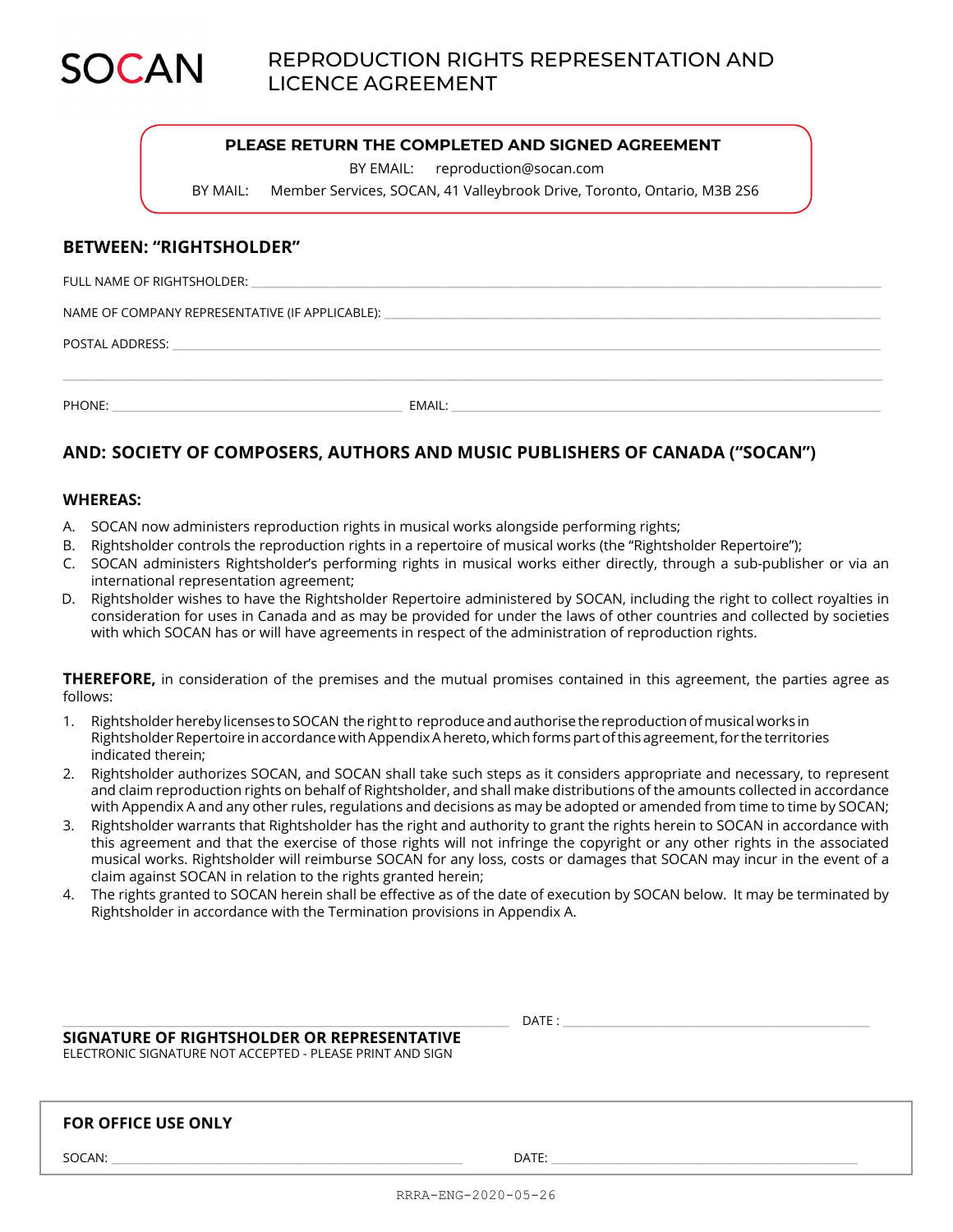# **SOCAN**

\_

REPRODUCTION RIGHTS REPRESENTATION AND LICENCE AGREEMENT PAGE 2 OF 3 - APPENDIX A

"RIGHTSHOLDER": FULL NAME:

| TERRITORY: Rightsholder can select to be represented by SOCAN directly in Canada and through society agreements<br>internationally for the Reproduction Rights defined herein.<br>Please indicate if you want SOCAN to represent you for:                                                                                    |  |  |  |  |
|------------------------------------------------------------------------------------------------------------------------------------------------------------------------------------------------------------------------------------------------------------------------------------------------------------------------------|--|--|--|--|
| Canada only<br>Canada and the World                                                                                                                                                                                                                                                                                          |  |  |  |  |
| If you wish to have licensing restrictions for certain territories, please contact Member Services.                                                                                                                                                                                                                          |  |  |  |  |
| <b>OFFERINGS:</b> SOCAN will license and distribute on the following uses of music as selected by Rightsholder.                                                                                                                                                                                                              |  |  |  |  |
| 1- Please select from the following options, for which you grant to SOCAN an exclusive right to reproduce and authorise the<br>reproduction:                                                                                                                                                                                 |  |  |  |  |
| Audio: Digital Streaming/Webcasting and Limited Downloads                                                                                                                                                                                                                                                                    |  |  |  |  |
| Audio: Radio Broadcast Mechanical and Satellite, Background Music and Pay Audio Services                                                                                                                                                                                                                                     |  |  |  |  |
| Audio-Visual: Digital Streaming/Webcasting and All Downloads excluding YouTube                                                                                                                                                                                                                                               |  |  |  |  |
| Audio-Visual: YouTube                                                                                                                                                                                                                                                                                                        |  |  |  |  |
| Audio-Visual: AV Broadcast Mechanical                                                                                                                                                                                                                                                                                        |  |  |  |  |
| Private Copy                                                                                                                                                                                                                                                                                                                 |  |  |  |  |
| Education                                                                                                                                                                                                                                                                                                                    |  |  |  |  |
| All uses in this section (Audio, Audio-Visual, Private Copy and Education)                                                                                                                                                                                                                                                   |  |  |  |  |
| 2- Please select from the following options, for which you grant to SOCAN a non-exclusive right to reproduce and authorise<br>the reproduction:                                                                                                                                                                              |  |  |  |  |
| Permanent Audio Downloads (Digital)<br>Physical Mechanicals Licensing                                                                                                                                                                                                                                                        |  |  |  |  |
| Synch administration<br>Online Lyrics                                                                                                                                                                                                                                                                                        |  |  |  |  |
| Karaoke<br>All uses in this section                                                                                                                                                                                                                                                                                          |  |  |  |  |
| If you wish to have licensing restrictions for any of the above non-exclusive uses, please contact Member Services.                                                                                                                                                                                                          |  |  |  |  |
| <b>REPERTOIRE:</b> Please select one from the following options:                                                                                                                                                                                                                                                             |  |  |  |  |
| Rightsholder grants to SOCAN the right to reproduce and authorise the reproduction as described herein for ALL<br>musical works in the Rightsholder Repertoire, all works that are now controlled by the Rightsholder and all works that<br>may come to be controlled by the Rightsholder during the term of this agreement. |  |  |  |  |
| Rightsholder grants to SOCAN the right to reproduce and authorise the reproduction as described herein SOLELY FOR<br>the specific musical works as provided by Rightsholder. Valid for Canada only if a self-published songwriter.                                                                                           |  |  |  |  |
| Please see Appendix B to provide further repertoire instruction. Disregard if you are a rightsholder<br>submitting works via CWR file format (publisher.)                                                                                                                                                                    |  |  |  |  |
| <b>COMMISSIONS:</b> SOCAN will retain an administration fee for services according to the chart below, as may be amended from<br>time to time, from the licence fees collected. Rightsholder will incur no other charges.                                                                                                    |  |  |  |  |

| LICENSED USE                                                         | COMMISSION RATE |
|----------------------------------------------------------------------|-----------------|
| Digital Music and AV - Broadcast Mechanical - Private Copying        | 7%              |
| Physical Mechanical - Synch Administration (if desired) - Other uses | 10%             |
| International                                                        | 5%              |

**LEGAL AND OTHER ACTIONS:** SOCAN is authorized to: (i) file Tariffs, negotiate agreements and enter into contracts with users of your musical works for the purpose of granting them licences; (ii) take all reasonable measures to collect any applicable royalties; (iii) enter into agreements for representation with foreign societies having similar objects; and (iv) at SOCAN's sole discretion, to undertake legal proceedings, arbitrate or transact, and take steps including without limitation bringing an action for copyright infringement, instituting legal or quasi-legal proceedings for the enforcement of any applicable licences and the collection of royalties and, more generally, any step intended to defend, promote and value your rights. Rightsholder agrees therefore to assist and cooperate with SOCAN in every way possible in any such legal proceedings to the extent necessary.

**TERMINATION:** Rightsholder may terminate this Agreement with written notice to SOCAN, effective at the end of the second full calendar quarter following receipt of written notification (or the next full calendar quarter in the case of physical products.)